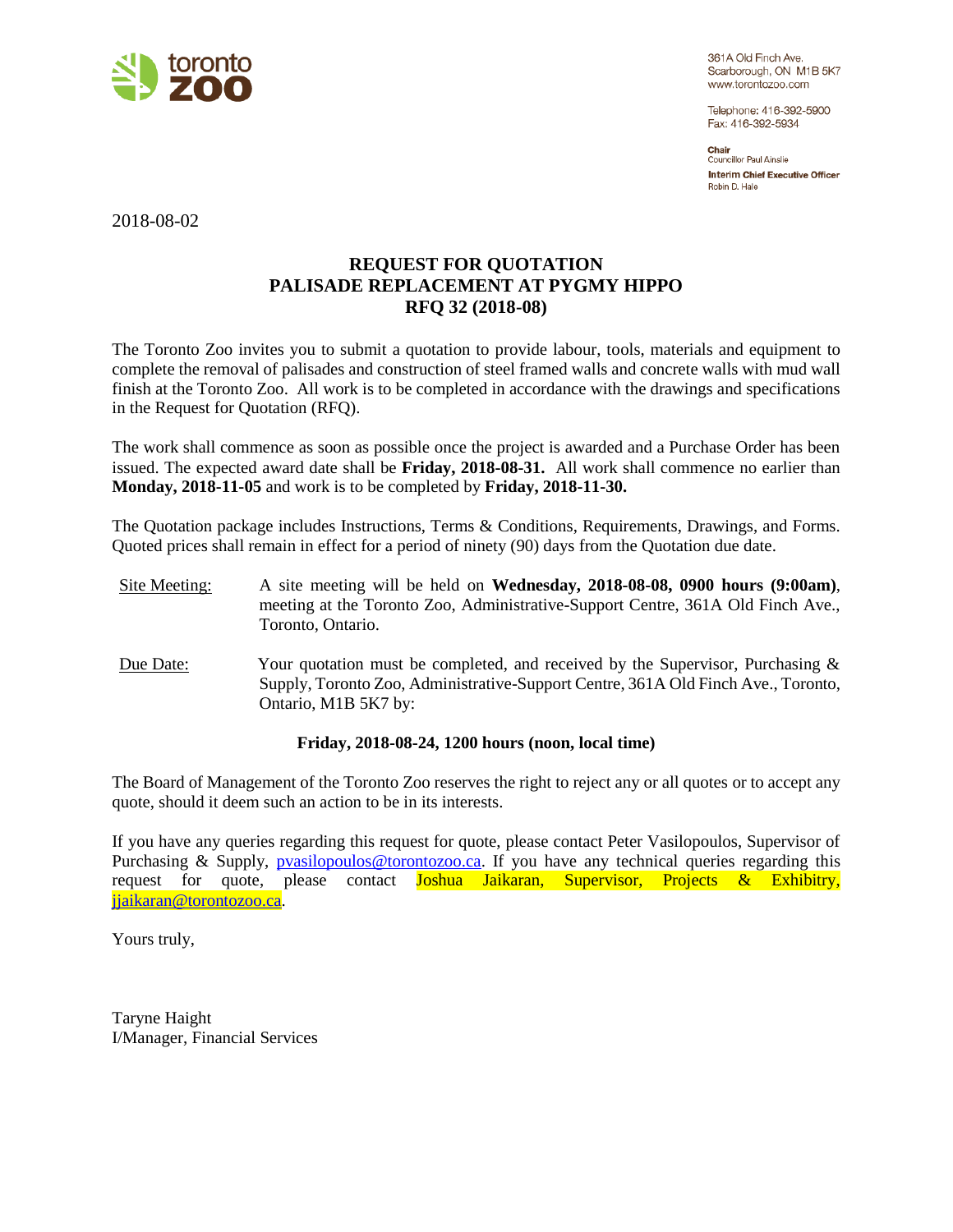# **Table of Contents**

| <b>SECTION</b>                                     | <b>DESCRIPTION</b>                       | PAGE (S)       |
|----------------------------------------------------|------------------------------------------|----------------|
| <b>RFP LETTER</b>                                  | <b>Invitation Letter</b>                 | 1              |
| <b>T.O.C.</b>                                      | <b>Table of Contents</b>                 | $\overline{2}$ |
| 1.0                                                | Instructions                             | 3              |
| 2.0                                                | <b>Terms and Conditions</b>              | $\overline{4}$ |
| 3.0                                                | <b>Project Requirements</b>              | 6              |
| 4.0                                                | <b>Submission Forms</b>                  | 9              |
|                                                    | <b>Submission Label</b>                  | 11             |
|                                                    | Notice of No Bid                         | 12             |
| 13<br><b>Appendix A</b><br>List of sub-contractors |                                          |                |
|                                                    |                                          |                |
|                                                    | <b>DRAWINGS</b>                          |                |
| A0.00                                              | General Notes, Drawing List and Key Plan |                |
| A1.01                                              | <b>Existing Floor Plan</b>               |                |
| A1.02                                              | Proposed Floor plan                      |                |
| <b>Training Wall</b><br>A2.01                      |                                          |                |
| A2.02                                              | Rockwork Wall                            |                |
| A2.03                                              | <b>Existing Palisade Construction</b>    |                |
|                                                    |                                          |                |
|                                                    | <b>ATTACHMENTS</b>                       |                |
|                                                    | <b>Hollow Steel Door Specifications</b>  |                |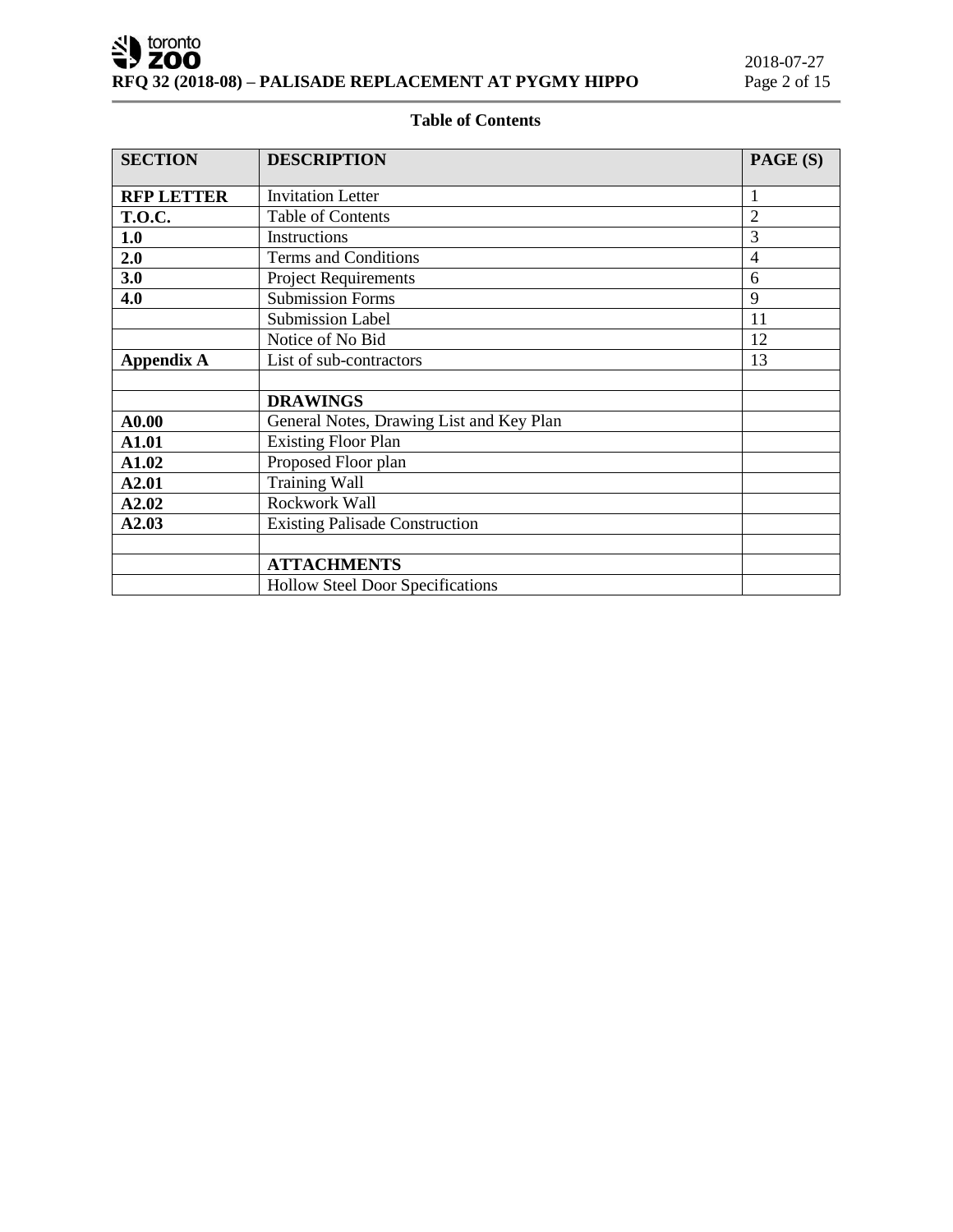### toronto ZOO **RFQ 32 (2018-08) – PALISADE REPLACEMENT AT PYGMY HIPPO** Page 3 of 15

## **1.0 INSTRUCTIONS**

- **1.1** Ensure that you have received all **fourteen (14)** pages, **six (6)** drawings, and attachments of the RFQ package.
- **1.2** A site meeting will be held on **Wednesday, 2018-08-08, 0900 hours (9:00am)** meeting at the Toronto Zoo, Administrative-Support Centre, 361A Old Finch Ave., Scarborough, Ontario.
- **1.3** Complete ALL FORMS in section 4.0 and return by due date and time received on or before **Friday, 2018-08-24, 1200 hours (noon, local time)** or your Quotation will not be considered. Include signed copies of any addenda with your proposal package.
- **1.4** Ouotations must not be submitted by facsimile, email or any other electronic format.
- **1.5** Show itemized cost of HST if applicable.
- **1.6** Toronto Zoo reserves the right to award in whole or in part on the basis of the bids received, Lump Sum Price or Breakdown Price.
- **1.7** All Prices submitted shall be quoted in Canadian currency.
- **1.8** Use the attached submission label, when you submit your response in a sealed envelope or package and deliver to the Toronto Zoo.
- **1.9** Quotation prices shall remain in effect for a period of ninety (90) days from the Quotation due date.
- **1.10** Include product information, samples, and pictures, as necessary.
- **1.11** Provide references of at least three (3) clients for whom your company has performed similar work. References must include photos of three (3) different installations, client company name, contact name, address and e-mail address.
- **1.12** If applicable, suggested alternative products are acceptable, however all such products must be quoted separately and should not replace the Toronto Zoo requested product, work or service.
- **1.13** It is the responsibility of the Bidder to understand all aspects of the RFQ and to obtain clarification if necessary before submitting their quotation.
- **1.14** For any questions concerning the contract terms and conditions of this RFQ, please contact:

Peter Vasilopoulos, Supervisor, Purchasing & Supply, Tel: 416-392-5916, Fax: 416-392-6711, E-mail[: pvasilopoulos@torontozoo.ca](mailto:pvasilopoulos@torontozoo.ca)

Any questions regarding the work in this RFQ must be forwarded by the end of the day Friday, 2018-08-10 to:

Joshua Jaikaran, Supervisor, Projects & Exhibitry E-mail: [jjaikaran@torontozoo.ca](mailto:jjaikaran@torontozoo.ca)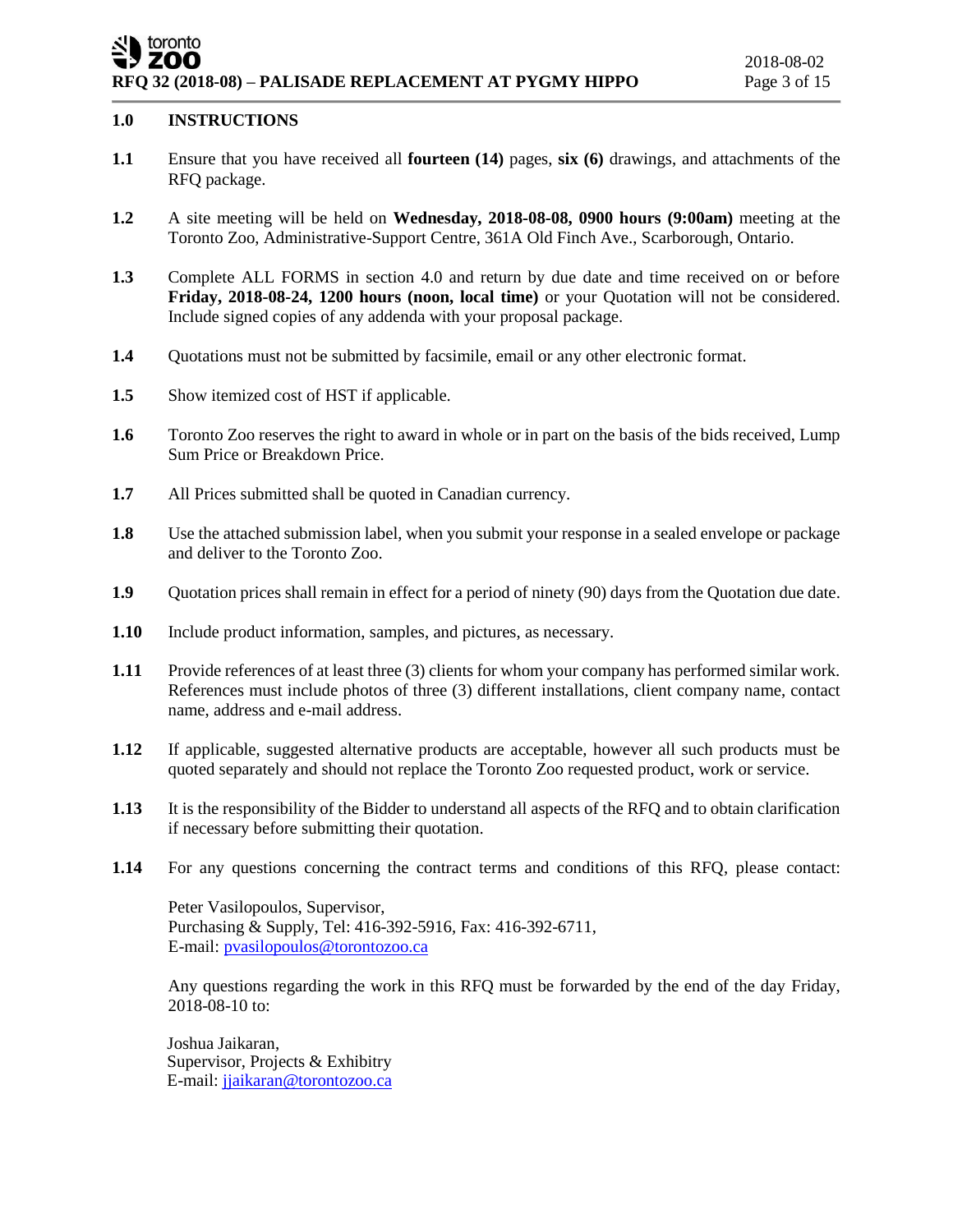## **2.0 TERMS AND CONDITIONS**

- **2.1 Definitions**: Wherever used in the Request for Quotation the word **"Board"** means the Board of Management of the Toronto Zoo and the word **"Vendor" or "Contractor"** means the person or persons or Corporation to whom the purchase order is issued.
- **2.2 Vendor Assurance:** Unless otherwise stated, the goods, material, articles, equipment, work or services, specified or called for in or under this Quotation, shall be delivered or completely performed, as the case may be, by the Vendor as soon as possible and in any event within the period set out herein as the guaranteed period of delivery or completion.
- **2.3 Country of Origin:** Wherever possible, the goods, services, materials, articles or equipment, specified or called for in or under this Quotation, shall be of Canadian origin and manufacture.
- **2.4 Delivery:** The prices stated in this Quotation cover the services, material, articles or equipment referred to herein, being delivered F.O.B. destination, freight, express, duty and all other charges prepaid, unless otherwise indicated herein. A detailed delivery ticket or piece tally, showing the exact quantity of goods, material, articles or equipment shall accompany each delivery. A receiver's receipt shall not bind the Board to accept the goods, material, articles or equipment covered thereby, or the particulars of the delivery ticket or piece tally therefore. The Vendor shall not be entitled to any interest upon any bill due to delay in its approval by the CEO of the Toronto Zoo or his designate.
- **2.5 Invoicing:** Unless otherwise indicated herein, the prices stated are payable in Canadian Funds at the head office of the Board. Any Harmonized Sales Tax (HST) applicable shall be shown as a separate item. The Vendor's HST/Business registration number must be indicated on the invoice.

The Vendor shall clearly show any special charges such as packaging and freight, where applicable, as separate items on the invoice.

Payments to non-resident Vendors may be subject to withholding taxes under the Income Tax Act (Canada). Unless a non-resident Vendor provides the Board with a letter from Revenue Canada, Taxation waiving the withholding requirements, the Board will withhold the taxes it determines are required under the Income Tax Act (Canada).

- **2.6 Notice of Delivery:** The Vendor shall notify the Purchasing Agent of the Board at the address given for the mailing of invoices, in writing as soon as possible of the details of the shipment of the goods, materials, articles or equipment.
- **2.7 Right to Cancel:** The Board shall have the right to cancel at any time this Quotation or any contract or any part of any contract resulting from this Quotation in respect of the goods, material, articles, equipment, work or services set out in this Quotation or any such contract or part of such contract, not delivered or performed at the time of such cancellation, and the Board will not be responsible to make any payments in respect of any such goods, materials, articles, equipment, work or services and shall not incur any liability whatsoever in respect thereto.

In the event that the Vendor fails or neglects by any act or omission to comply with any of the conditions set out herein, this Quotation or any contract resulting from this Quotation may be unconditionally cancelled by the Board without notice to the Vendor.

2.8 **Official Agreement:** No verbal arrangement or agreement, relating to the goods, material, articles, equipment, work or services, specified or called for under this Quotation, will be considered binding,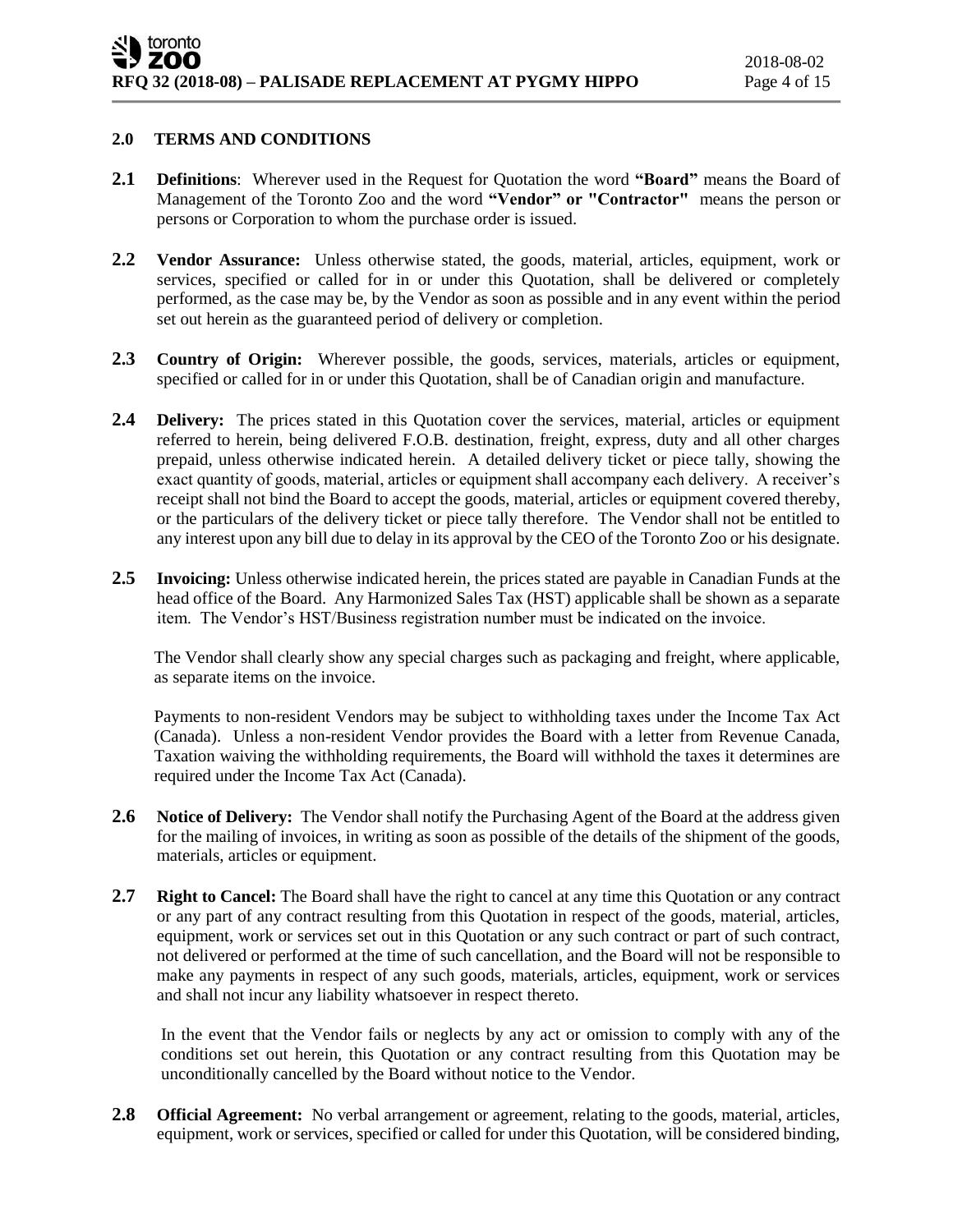and every notice advice or other communication pertaining thereto, must be in writing and signed by a duly authorized person.

- **2.9 Worker's Rights:** The Vendor shall comply with the conditions of the Board relating to Worker's Rights, a copy of which is available on application to the Manager, Fair Wage and Labour Trades Office, City of Toronto, 18<sup>th</sup> Floor, West Tower, City Hall, Toronto, Ontario, M5H 2N2 or by phone at 416-392-7300.
- **2.10 Indemnity:** The Vendor shall at all times well and truly save, defend, keep harmless and fully indemnify the Board, the City of Toronto, Toronto Region and Conservation Authority and their servants, employees, officers or agents, hereinafter called the "Indemnities", from and against all actions, suits, claims, demands, losses, costs, charges, damages, and expenses, brought or made against or incurred by the Indemnities, its or their servants, officers, employees, agents or invitees in any way relating, directly or indirectly, to goods, material, articles or equipment supplied or to be supplied, or to the supplying of goods or services, pursuant to this Quotation, or any other claim, action, suit, demand, loss, cost, charge, damage or expense relating to copyright, trademark or patent with regard directly or indirectly with any such goods, services, material, articles or equipment or the supply or performance thereof.
- **2.11 Liability for Acts of Vendor Employees, Contractors or Agents**: The Vendor acknowledges responsibility and accepts liability for the acts of any of its employees, contractors and agents while on Toronto Zoo property. The Toronto Zoo reserves the right to request background checks for any individual providing the services requested on behalf of the Vendor.
- **2.12 Guaranty of Quotation:** All goods, material, articles, equipment, work or services, specified or called for in or under this Quotation, shall be supplied or performed at the price or process and on the basis set forth or referred to in and in accordance with the Offer and this Quotation. The basis on which this Quotation is given shall include any specifications, plans, price schedules, samples, addenda or other details pertaining thereto, or provided in connection therewith.
- **2.13 Right of Notice:** Any notice that the Board may be required or desire to give to the Vendor shall for all purposes to be deemed to have been sufficiently and properly given and afforded by registered mail addressed to the Vendor at the address shown for the Vendor on this form and shall therefore be presumed to have been received by the Vendor on the third day following such registration.
- **2.14 Formal Contract:** The Vendor may be required and shall, if requested by the solicitor for the Board so to do, to execute and enter into a formal contract that is satisfactory to the solicitor for the Board, in order to document the contract resulting from this Quotation and to embody indemnity and related provisions that in the opinion of such solicitor are required to protect the Board.
- **2.15 Charity Status:** The Toronto Zoo is a registered charitable organization (registration #BN 119216398RR0001) and accordingly may be eligible for preferred pricing which should be reflected in the Quotation as submitted.
- **2.16 Performance Evaluation:** The Contractor's performance will be evaluated by the Chief Executive Officer and/or Chief Executive Officer's Representative during the Contract and at the end of the Contract. In the event that the Contractor's performance is considered unsatisfactory by the Chief Executive Officer and/or Chief Executive Officer's Representative, the Contractor and/or its affiliates may become ineligible from bidding on future contracts issued by the Board.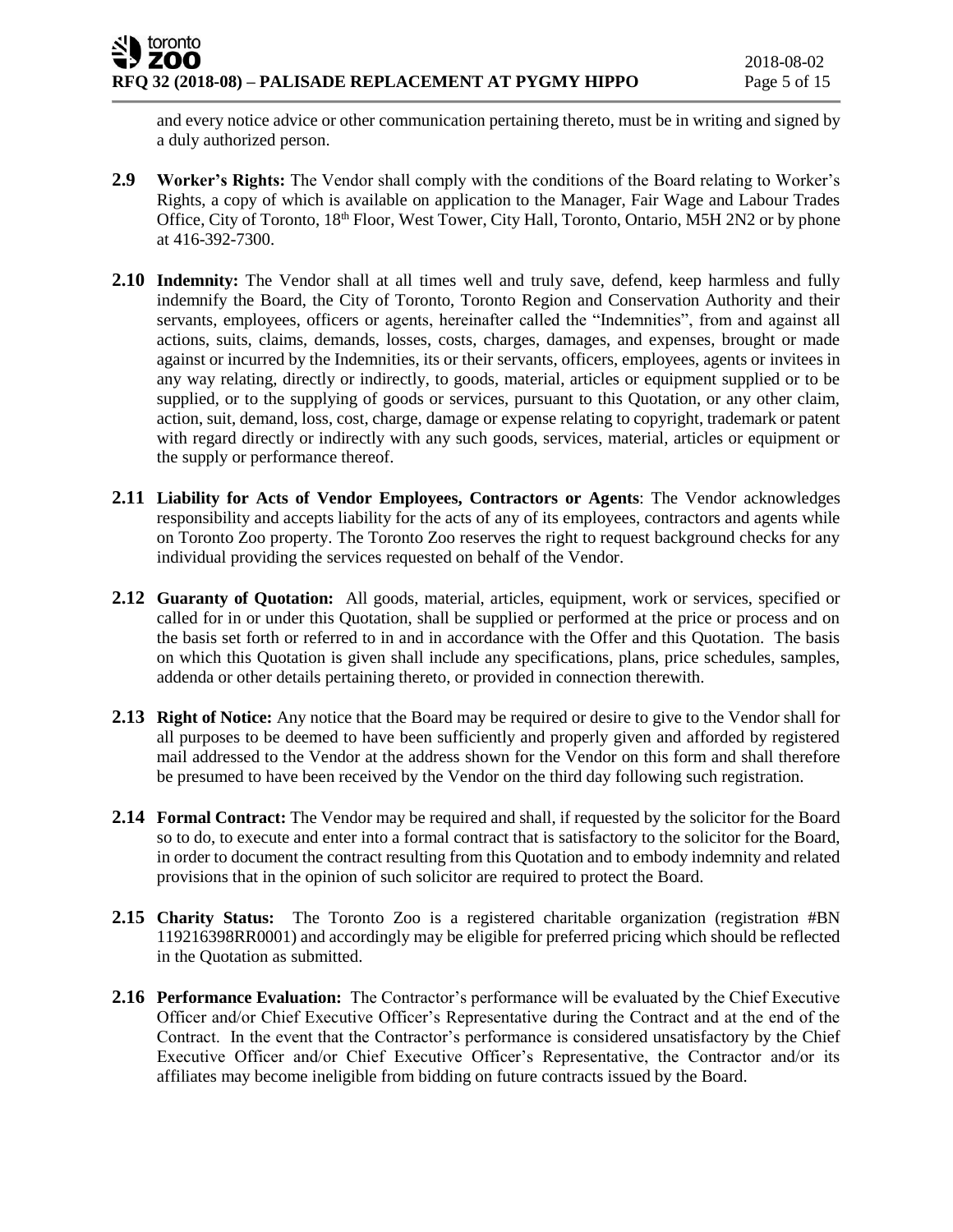## **3.0 PROJECT REQUIREMENTS**

The work shall commence once the project has been awarded and a Purchase Order issued. The scope of work includes supply of all labour, tools, materials and equipment necessary to complete the work. All work is to be completed in accordance with the drawings and specifications in the Request for Quotation (RFQ). The contractor is responsible for all pricing and all other arrangements with all subcontractors as required.

## **3.1 SCOPE OF WORK**

- 1. Supply all labour, tools, materials and equipment to complete the work as outlined in the quotation documents, drawings and specifications.
- 2. All work to be completed in accordance with applicable codes (e.g. Building Code, Electrical Code, Fire Code, etc.)
- 3. The contractor shall supply the Zoo with copies of relevant certificates and licences for all workers prior to commencement of work.
- 4. All measurements to be site verified.
- 5. Protect all areas not affected by the work. Any damage to these areas will be the responsibility of the contractor to rectify.
- 6. Clean the work area and remove all debris from site on a daily basis.
- 7. Excess material will be stored on the Toronto Zoo site for future use. Toronto Zoo staff will designate a suitable area for stockpiling of additional material.
- 8. The contractor is required to provide closeout documents including but not limited to as built drawings, warranty, and inspection certificates.
- 9. Demolish existing palisade walls identified in drawings and dispose offsite.
- 10. Remove shift door pulley system from palisade wall (between the Pygmy Hippo and Red River Hog exhibits) for reinstallation on new wall. Remove steel post and training line identified in drawings.
- 11. Construct new steel framed walls with mud bank finish in locations identified in drawings. Mud bank finish to match existing. Reinstall shift door pulley system on new wall. (Shotcrete or Gunite concrete application is recommended)
- 12. Install new reinforced CIP concrete wall with mud bank finish in location identified in drawings. Mud bank finish to match existing. Install new training window in wall with removable cover on keeper side. (Shotcrete or Gunite concrete application is recommended)
- 13. Install two (2) new hollow steel doors in new wall (see hollow metal doors specification). Locations identified in drawings. Paint door to match new wall colour.
- 14. Install new 3/16" SS aircraft cable training line across Pygmy Hippo exhibit as shown in drawings.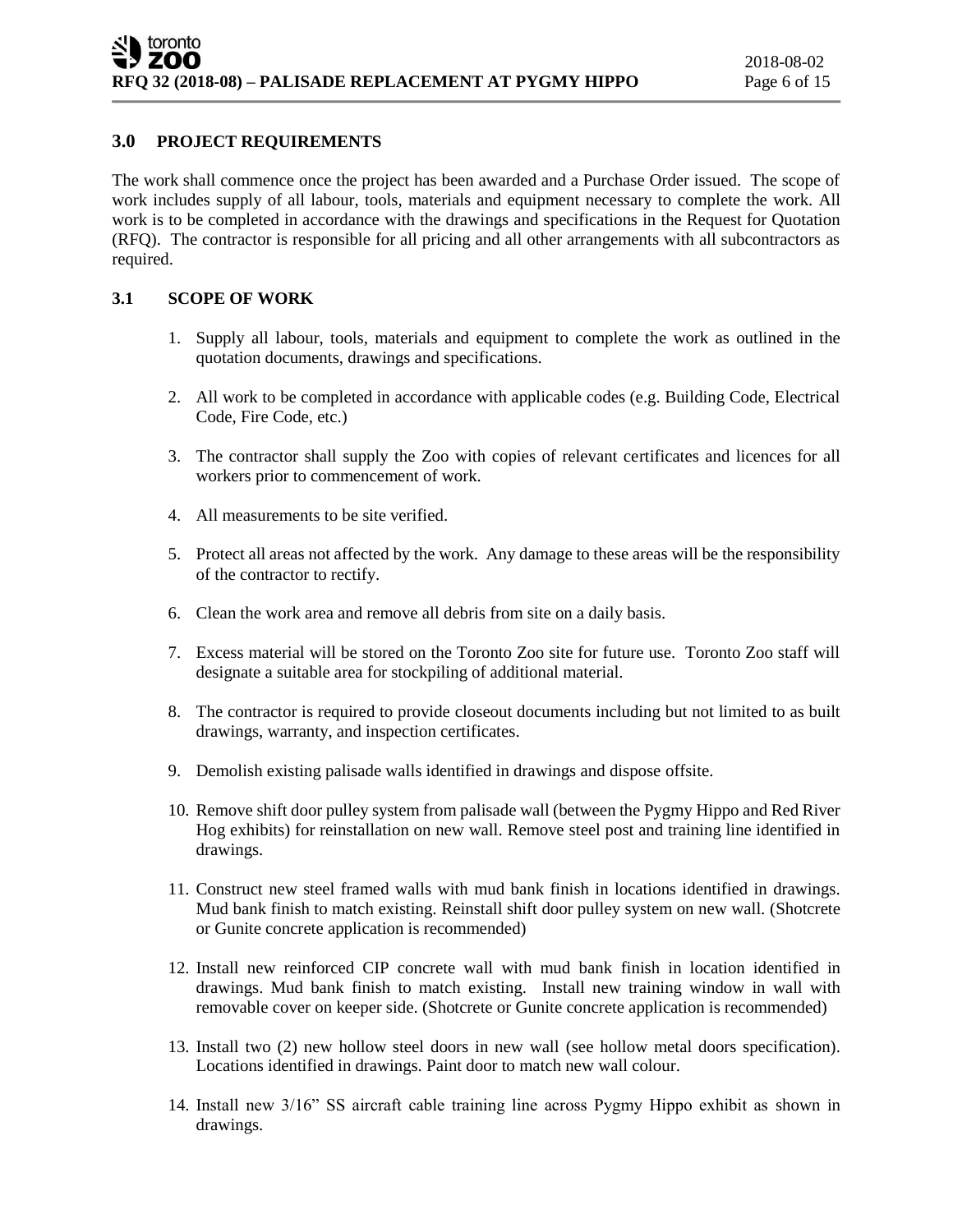The Contractor is responsible for all pricing and all other arrangements with their subcontractors as required. Work is to be completed by **Friday, 2018-11-30**.

## **3.2 CONTRACTOR RESPONSIBILITIES**

- 1. Regular meetings/communication with the Toronto Zoo Project Team to review project status and to discuss issues that may arise during the project.
- 2. Provide samples, mock ups, etc. as required to the Project Team. A sample for the mud bank finish is required, prior to complete application. Sample is to be approved by the Toronto Zoo.
- 3. Provide product information, MSDS sheets and colour samples to the Project Team prior to start of the work where applicable.
- 4. Provide the Zoo with a five (5) year warranty upon completion of the project.
- 5. Protect adjacent areas not included in the project. Any damage caused will be the responsibility of the contractor to rectify at no additional cost to the Zoo.
- 6. Clean-up the work area daily and make good any damage caused as a result of the work.
- 7. Secure the work site and provide construction signs and barriers to prevent injury to Zoo personnel and the public who will require access to the surrounding space during the work.
- 8. All electric current required for the work shall be provided or furnished by the Contractor. All temporary connections for electricity shall be subject to the approval of the Owner. All temporary lines will be furnished, installed, connected, and maintained by the Contractor in a professional manner satisfactory to the Owner and shall be removed by the Contractor in like manner upon completion of the work.
- 9. Upon award of contract, Contractor is to finish all work, including clean up and demobilization by the completion date specified.
- 10. Submit all shop drawings for review and approval prior to start of fabrication. Review of shop drawings shall not mean that the Toronto Zoo approves detail design inherent in shop drawings, responsibility for which shall remain with the Contractor submitting same, and such review shall not relieve the Contractor of his responsibility for errors or omissions in shop drawings or of his responsibility for meeting all requirements of the subcontract documents.
- 11. Submit close out documents as requested. Include warranties and "As built" drawings.

#### **3.3 SAFETY SPECIFICATIONS**

- 1. It is the responsibility of the Contractor to protect the site as required during construction.
- 2. Ensure that awareness of public safety is considered and protect visitors in the vicinity during the construction period.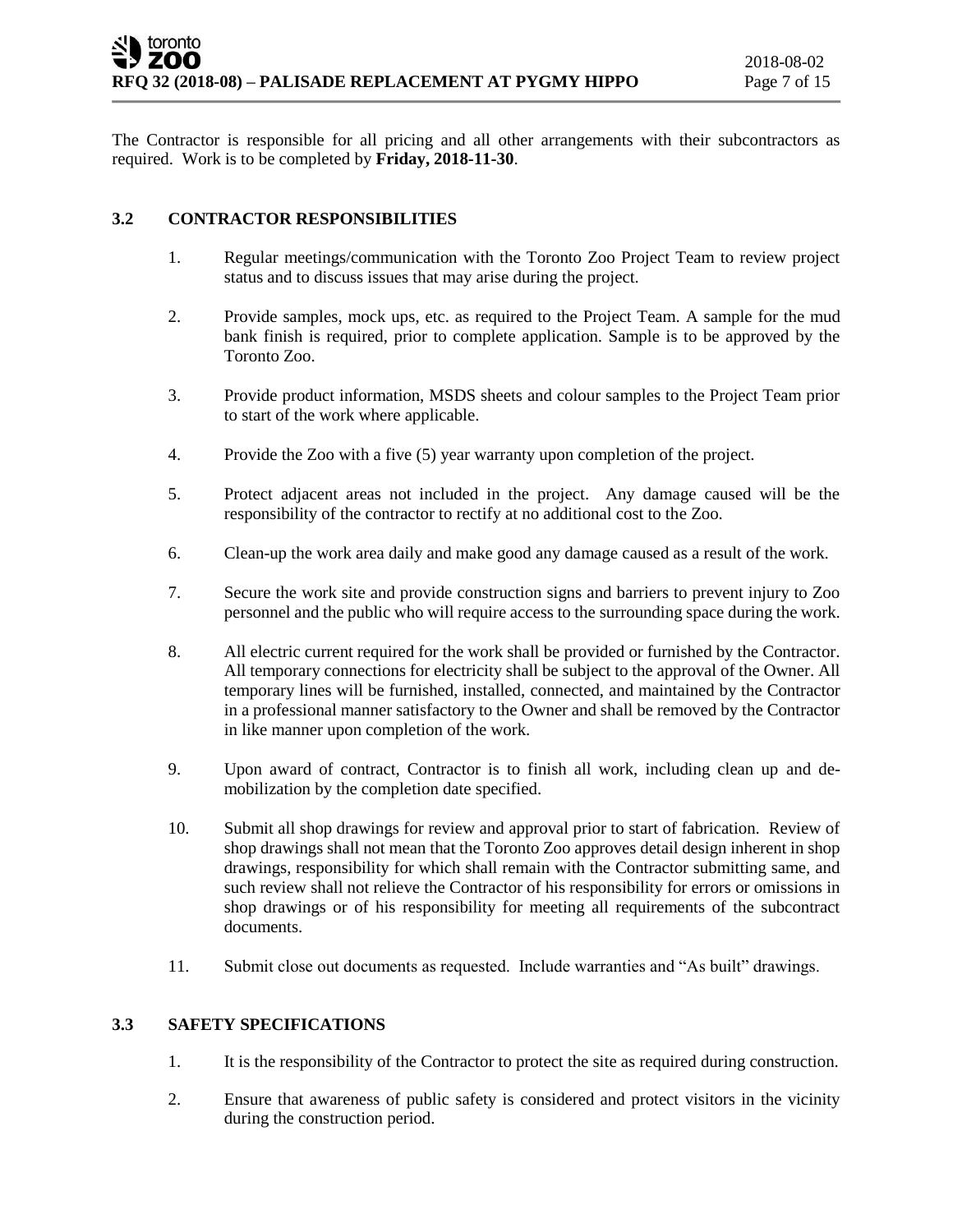## toronto ZOO **RFQ 32 (2018-08) – PALISADE REPLACEMENT AT PYGMY HIPPO** Page 8 of 15

- 3. All necessary personal protective equipment must be worn at all times and MSDS sheets must be available on site as required.
- 4. The contractor is to abide by applicable Toronto Zoo Health & Safety Policies, the Ontario Health and Safety Acts, the Ontario Building Code and all other applicable codes including the Fire Codes.
	- i. SAFE-002 Health & Safety Hazard Reporting
	- ii. SAFE-017 Contractors Safety
	- iii. SAFE-018 Vehicles on Site
	- iv. SAFE-007 Working in Confined Space
	- v. SAFE-025 Hot Work
	- vi. SAFE-013 Equipment Lockout/Tagout

and the Ontario Health and Safety Acts, the Ontario Building Code and all other applicable Federal/Provincial/Municipal codes including the Fire Codes.

- 5. The contractor is to abide to Toronto Zoo's Commitment to the City of Toronto's Corporate Smog Response Plan.
- 6. It is the responsibility of the Contractor to ensure that the work site is properly protected at all times. All work sites must be marked and hoarded adequately with construction signs posted to secure and isolate the work site from the public or other personnel that have access to the area.

## **3.4 OTHER INFORMATION**

The successful bidder must demonstrate the ability to complete the work to standards acceptable to the Zoo and prove past performance in the completion of similar types of work for other clients by providing relevant examples of work and references. The successful bidder must also demonstrate and guarantee that they can produce the work in the allotted time.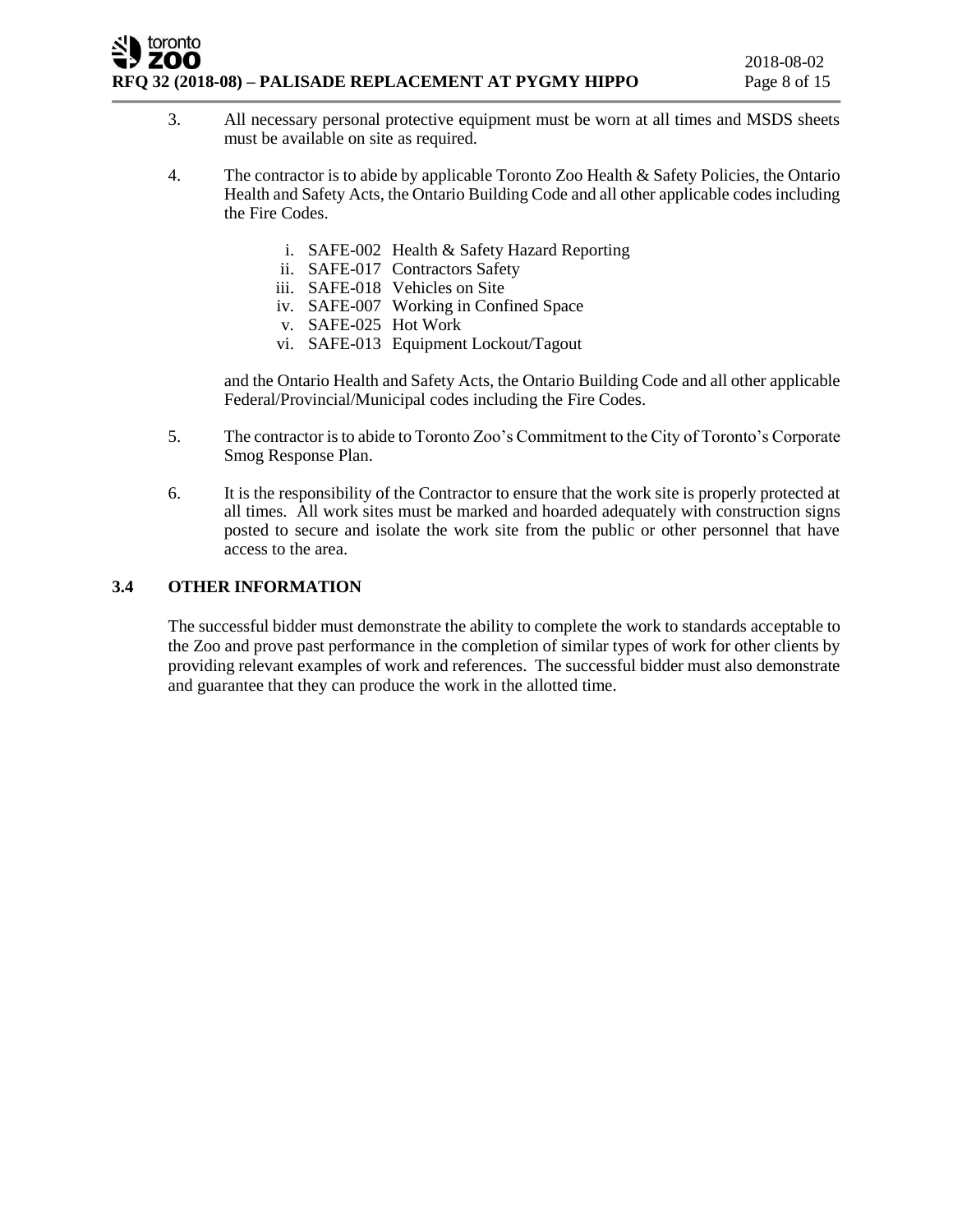## **4.0 SUBMISSION FORMS:**

I/We, hereby, submit the Quotation and will comply with all terms, conditions, specifications and drawings (when provided) as set out within the Board's Quotation.

I/We, hereby, have received, allowed for and included as part of our submission all issued Addendum numbered \_\_\_\_\_\_\_\_\_\_.

This form must be completed, properly signed and received on or before the date and time specified or your Quotation will not be considered. Quotation prices shall remain in effect for a period of ninety (90) days from the Quotation due date.

The Board of Management of the Toronto Zoo reserves the right to reject any or all Quotations or to accept any Quotation, should it deem such action to be in its interests.

By signing and submitting this FORM, you are agreeing to the release of your quotation information, as deemed necessary by the Board, in order to conduct business associated with this quotation or project.

| <b>COMPANY INFORMATION</b> |           |
|----------------------------|-----------|
| Company Name:              |           |
| Name of authorized         |           |
| <b>Signing Officer</b>     | Title:    |
| Signature of authorized    | Date:     |
| Signing Officer:           |           |
| Contact Name:              | Title:    |
|                            |           |
| Address:                   |           |
|                            |           |
| Telephone #:               | Fax #:    |
|                            |           |
| Email:                     | Web Site: |
|                            |           |
| HST#:                      |           |
|                            |           |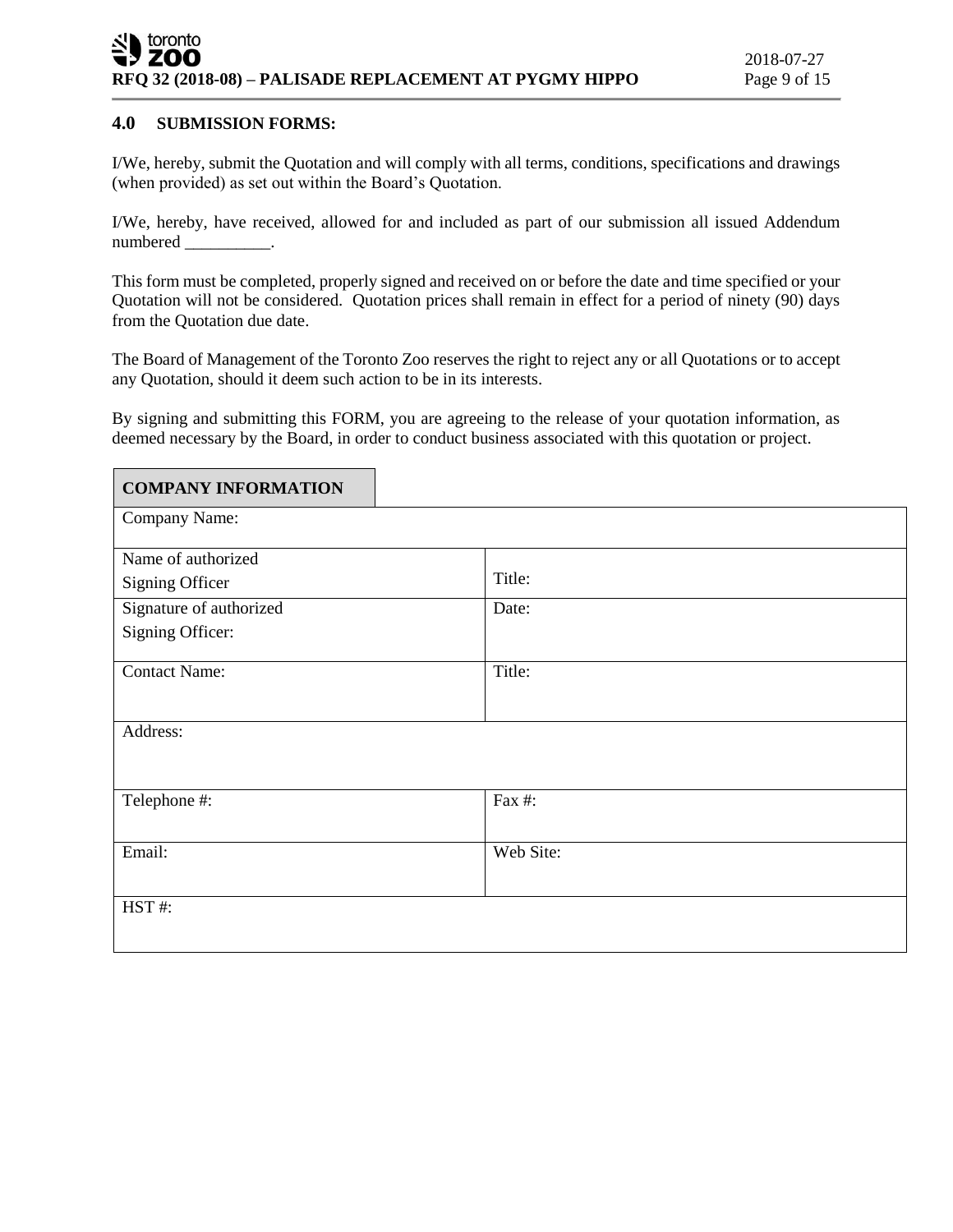# **4.1 QUOTATION PRICING - LUMP SUM PRICE**

| <b>DESCRIPTION</b>                                                                                                                                                                                                                                                                                                                         | <b>Price complete, excluding HST</b> |
|--------------------------------------------------------------------------------------------------------------------------------------------------------------------------------------------------------------------------------------------------------------------------------------------------------------------------------------------|--------------------------------------|
| To provide all labour, tools, materials and equipment necessary to<br>complete the removal and disposal of palisades (embedded in soil) and<br>construction of new steel framed walls w/mud bank finish (W1) at the $\frac{1}{5}$<br>Toronto Zoo as specified in the quotation documents, drawings &<br>specifications of the RFQ package. |                                      |
| <b>HST</b>                                                                                                                                                                                                                                                                                                                                 | ¢                                    |
| <b>Total</b>                                                                                                                                                                                                                                                                                                                               | \$                                   |

| <b>COMMITMENT TO DELIVER</b>                                                      | YES / NO |
|-----------------------------------------------------------------------------------|----------|
| The expected date of award is <b>Friday</b> , 2018-08-31.                         |          |
| Please confirm that you are able to commence the work no earlier than             |          |
| Monday, 2018-11-05, and be completed by Friday, 2018-11-30. Contractor            |          |
| will have access to the project site from $0800$ hours $-1700$ hours $(8:00)$ am- |          |
| $5:00 \text{pm}$ ) daily.                                                         |          |

# **4.2 ADDITIONAL PRICE ITEMS**

The following are our Additional Prices for the work listed hereunder. Such work and amounts are **NOT** included in our Lump Sum Price. The additional pricing is the increase in bulk quotation price, if the item is included in the overall project scope. The individual price(s) are to include all additional costs associated with mobilization/demobilization, labour, material, taxes (excluding Harmonized Sales Tax), charges, payroll, burden and profit, etc. to facilitate the work listed below.

| <b>DESCRIPTION OF ADDITIONAL PRICE WORK</b> |                                                                                                                                                                                                                                                                                                                                                                            | <b>Price complete, excluding HST</b> |
|---------------------------------------------|----------------------------------------------------------------------------------------------------------------------------------------------------------------------------------------------------------------------------------------------------------------------------------------------------------------------------------------------------------------------------|--------------------------------------|
| A <sub>1</sub>                              | If all palisades are found to be embedded in concrete, the<br>following shall apply: To provide all labour, tools, materials and<br>equipment necessary to complete the removal and disposal of all<br>existing palisades <b>embedded in concrete</b> , at the Toronto Zoo as<br>specified in the quotation documents, drawings $\&$ specifications<br>of the RFQ package. | -8                                   |
| <b>HST</b>                                  |                                                                                                                                                                                                                                                                                                                                                                            | \$                                   |
| <b>Total</b>                                |                                                                                                                                                                                                                                                                                                                                                                            | \$                                   |
| A2                                          | To provide all labour, tools, materials and equipment necessary<br>to complete the construction of a new <b>reinforced CIP</b> concrete<br>wall w/ mud bank finish $(W2)$ with training window at the<br>Toronto Zoo as specified in the quotation documents, drawings $\&$<br>specifications of the RFQ package.                                                          | \$                                   |
| <b>HST</b>                                  |                                                                                                                                                                                                                                                                                                                                                                            | \$                                   |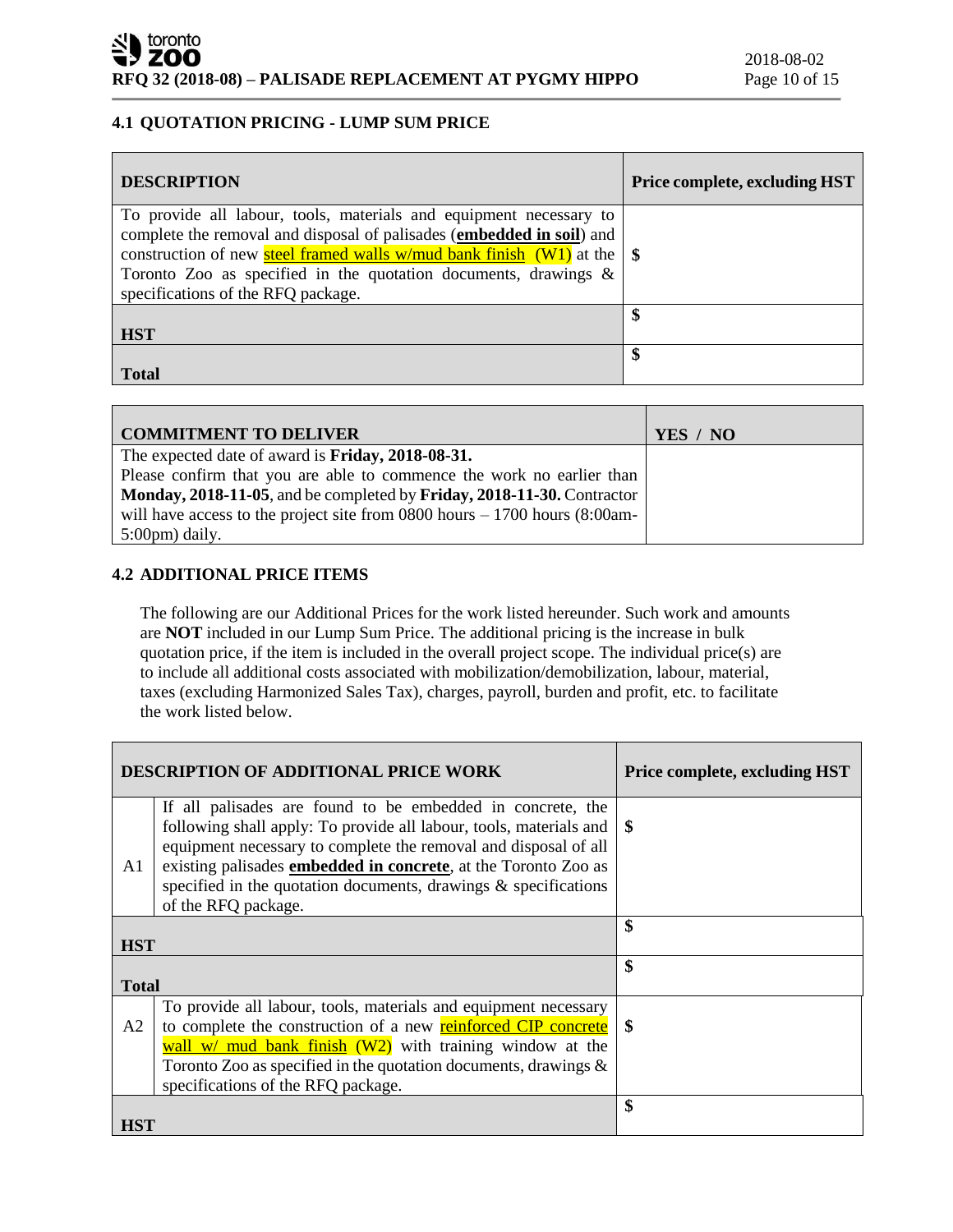**\$**

## **Total**

# **4.3 UNIT PRICES**

The following are our Unit Prices for the work listed hereunder. Such work and rates are NOT included in our Lump Sum Price, and to be considered additional to the base scope of work. The individual rates are to include all additional costs associated with mobilization/ demobilization, labour, material, taxes (excluding Harmonized Sales Tax), charges, payroll, burden and profit, etc. to facilitate the work listed below.

| <b>DESCRIPTION OF UNIT PRICE WORK</b>                                                                                                                                                                                                                        |                                                                                                                                                                                                                     | <b>UNIT RATE</b> |            |                   |
|--------------------------------------------------------------------------------------------------------------------------------------------------------------------------------------------------------------------------------------------------------------|---------------------------------------------------------------------------------------------------------------------------------------------------------------------------------------------------------------------|------------------|------------|-------------------|
|                                                                                                                                                                                                                                                              |                                                                                                                                                                                                                     | <b>UNIT</b>      | <b>ADD</b> | <b>DEDUCT</b>     |
| U1                                                                                                                                                                                                                                                           | Demolish existing palisades <b>embedded in soil</b> . All demolition<br>waste to be disposed off-site.                                                                                                              | /LF              | \$         | \$                |
| U <sub>2</sub>                                                                                                                                                                                                                                               | Demolish existing palisades <b>embedded in concrete</b> . All<br>demolition waste to be disposed off-site.                                                                                                          | /LF              | \$         | $\boldsymbol{\$}$ |
| U <sub>2</sub>                                                                                                                                                                                                                                               | Construct $W1$ with mud bank finish (Shotcrete or Gunite<br>concrete application is recommended) at the Toronto Zoo as<br>specified in the quotation documents, drawings $\&$ specifications<br>of the RFQ package. | /LF              | \$         | \$                |
| Form and pour new reinforced $W2$ with mud bank finish<br>(Shotcrete or Gunite concrete application is recommended) at the<br>\$<br>U4<br>\$<br>/LF<br>Toronto Zoo as specified in the quotation documents, drawings<br>& specifications of the RFQ package. |                                                                                                                                                                                                                     |                  |            |                   |
| U5                                                                                                                                                                                                                                                           | Install mud bank wall finish (Shotcrete or Gunite concrete<br>application is recommended) at the Toronto Zoo as specified in<br>the quotation documents, drawings & specifications of the RFQ<br>package.           | /SF              | \$         | S                 |

| <b>WARRANTY</b>                                                       | <b>Specify</b> |
|-----------------------------------------------------------------------|----------------|
| Please confirm five (5) year warranty upon completion of the project. |                |

| <b>DISCOUNT</b>                                                                                                                                                                                                                        | <b>Discount</b><br>and/or Other | <b>Days</b> |
|----------------------------------------------------------------------------------------------------------------------------------------------------------------------------------------------------------------------------------------|---------------------------------|-------------|
| Discount allowed for prompt payment and period within which invoice must<br>be paid to qualify.                                                                                                                                        | $\%$                            |             |
| <b>Charity Status:</b> The Toronto Zoo is a registered charitable organization<br>(registration #BN 119216398RR0001) and accordingly may be eligible for<br>preferred pricing which should be reflected in the Quotation as submitted. |                                 |             |

| <b>Name of Firm:</b> |  |
|----------------------|--|
|                      |  |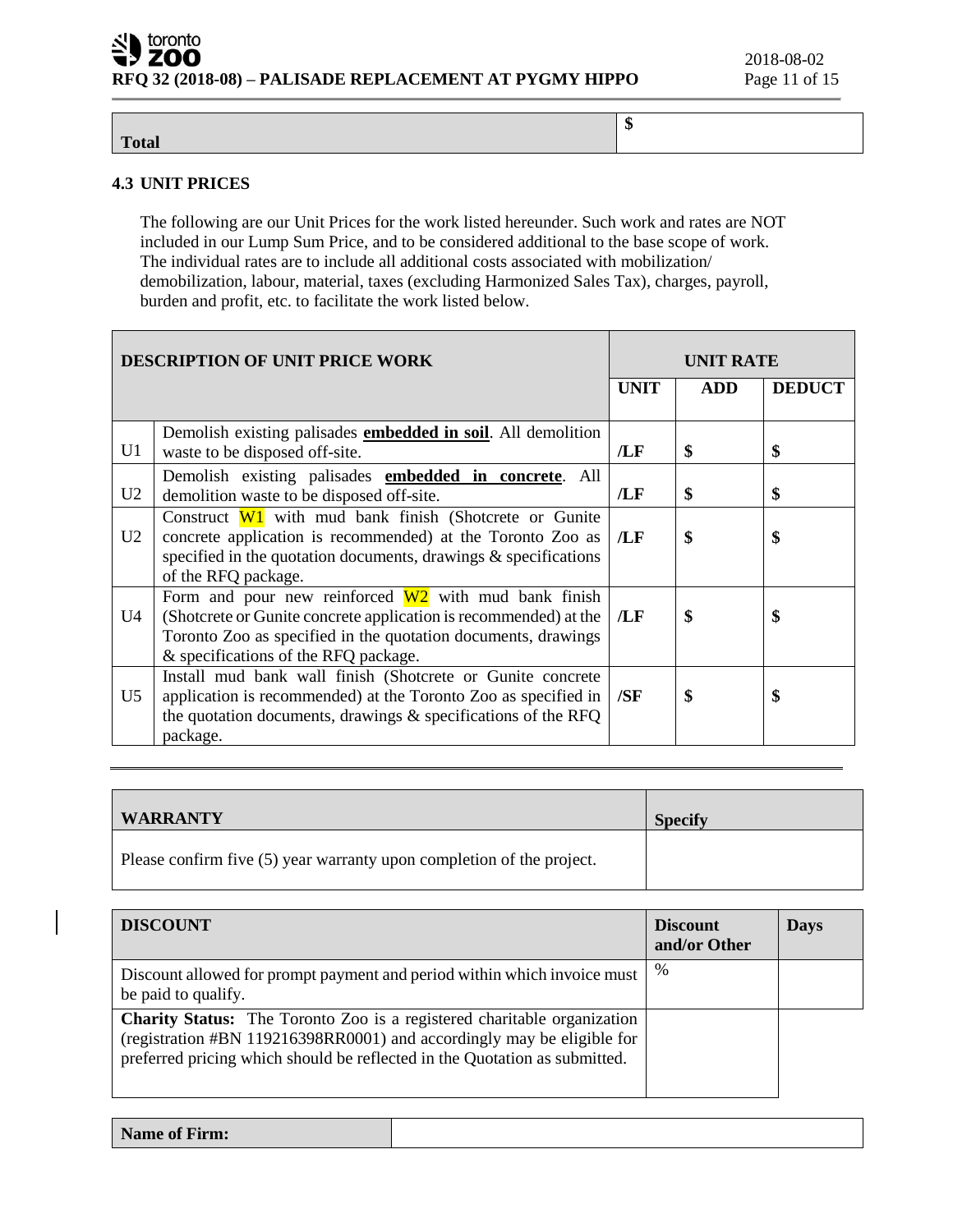# SU toronto

| <b>Signature of Signing Officer(s)</b> |  |
|----------------------------------------|--|
|                                        |  |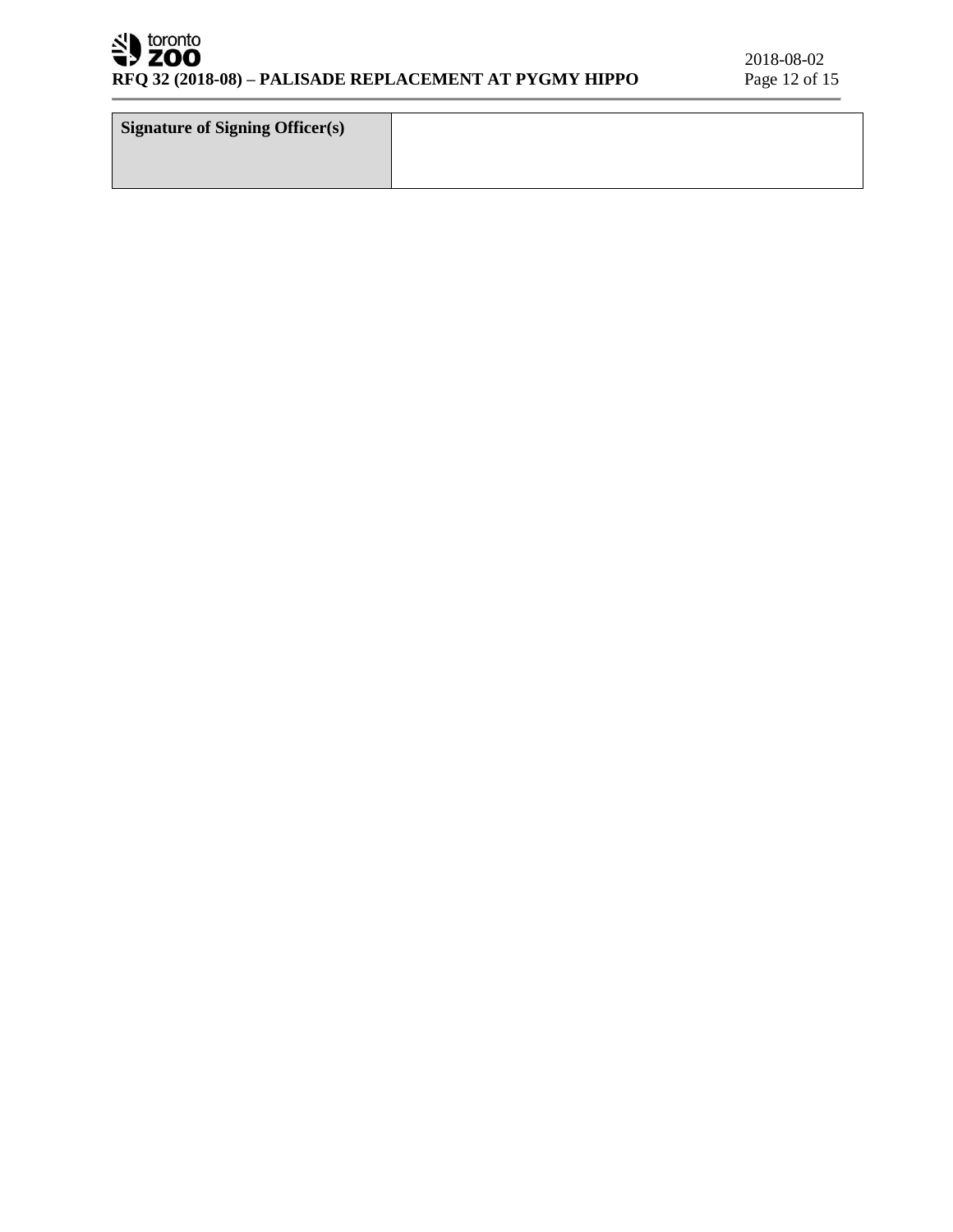#### **SUBMISSION LABEL**

**This address label should be printed and affixed to the front of your sealed tender, quotation and proposal envelope/package submission. Toronto Zoo will not be held responsible for envelopes and packages that are not properly labelled or submitted to an address other than the one listed on this label.**

**Vendor Name** 

**RFQ 32 (2018-08) – PALISADE REPLACEMENT AT PYGMY HIPPO Due Date: Friday, 2018-08-24, 1200 hours (noon, local time)**

## **TO BE RETURNED TO**

## **TORONTO ZOO C/O SUPERVISOR, PURCHASING & SUPPLY ADMINISTRATIVE SUPPORT CENTRE 361A OLD FINCH AVE. TORONTO, ONTARIO M1B 5K7**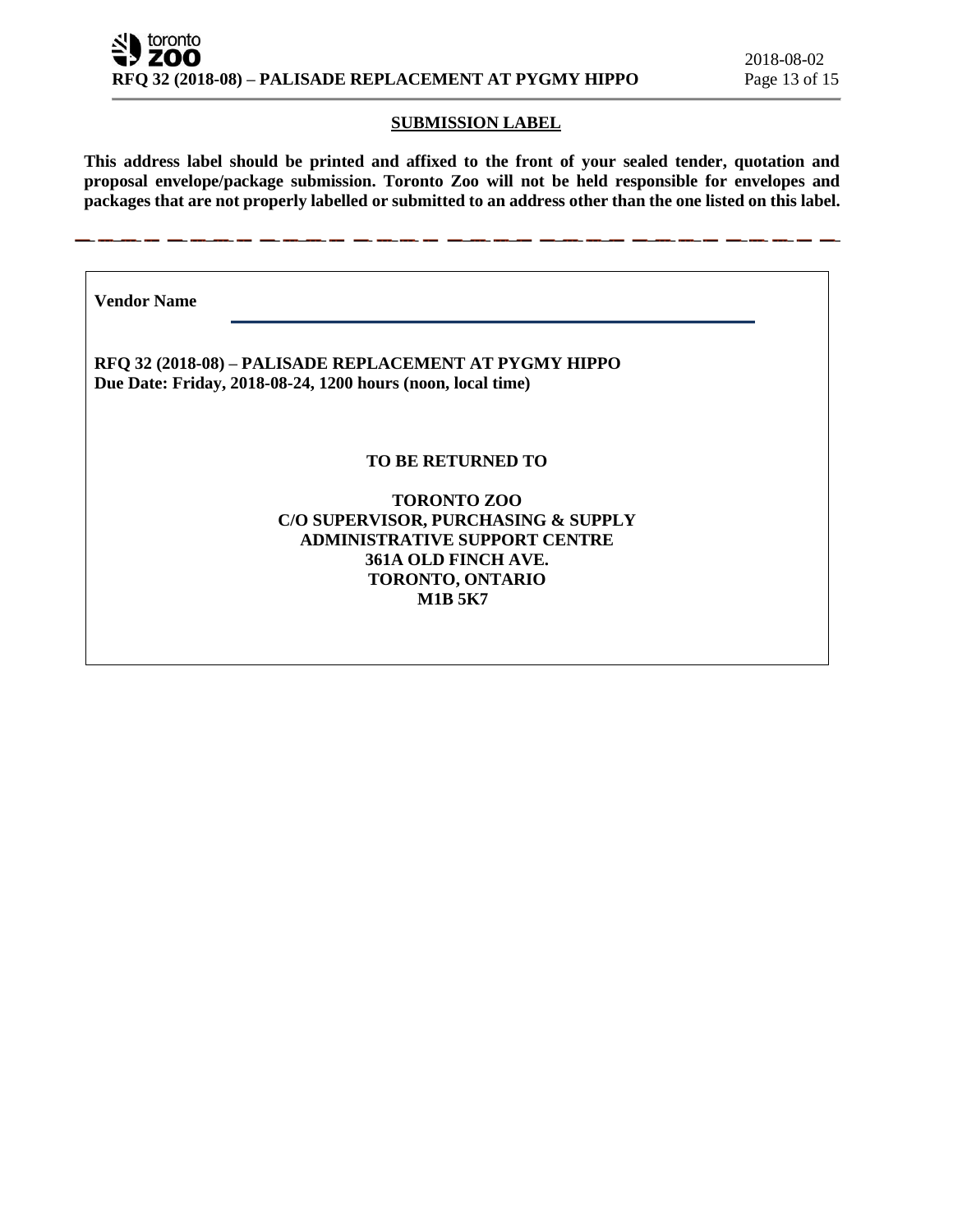# **NOTICE OF NO BID**

#### **INSTRUCTIONS:**

It is important to the Toronto Zoo to receive a reply from all invited bidders. If you are unable, or do not wish to submit a bid, please complete the following portions of this form. State your reason for not bidding by checking the applicable box(es) or by explaining briefly in the space provided. It is not necessary to return any other Request for Proposal/Quotation/Tender documents or forms. Please just return this completed form by fax or by mail prior to the official closing date. **Purchasing and Supply Fax Number: (416) 392- 6711.**

| A Proposal/Quotation/Tender is not submitted for the following reason(s): |                                                                      |  |  |
|---------------------------------------------------------------------------|----------------------------------------------------------------------|--|--|
| Project/quantity too large.                                               | Project/quantity too small.                                          |  |  |
| We do not offer services or commodities to<br>these requirements          | Cannot meet delivery or completion<br>requirement                    |  |  |
| We do not offer this service or commodity.                                | Agreements with other company do not permit<br>us to sell directly.  |  |  |
| Cannot handle due to present<br>commitments.                              | Licensing restrictions                                               |  |  |
| Unable to bid competitively.                                              | We do not wish to bid on this service or<br>commodity in the future. |  |  |
| Insufficient information to prepare<br>quote/proposal/tender              | Specifications are not sufficiently defined                          |  |  |
| We are unable to meet bonding or<br>insurance requirements.               |                                                                      |  |  |

Other reasons or additional comments (please explain):

| Company Name:                              |  |
|--------------------------------------------|--|
| Address                                    |  |
| <b>Contact Person:</b>                     |  |
| Signature of<br>Company<br>Representative: |  |
| Date:                                      |  |
| Phone Number:                              |  |
| Email address                              |  |
| Fax Number:                                |  |